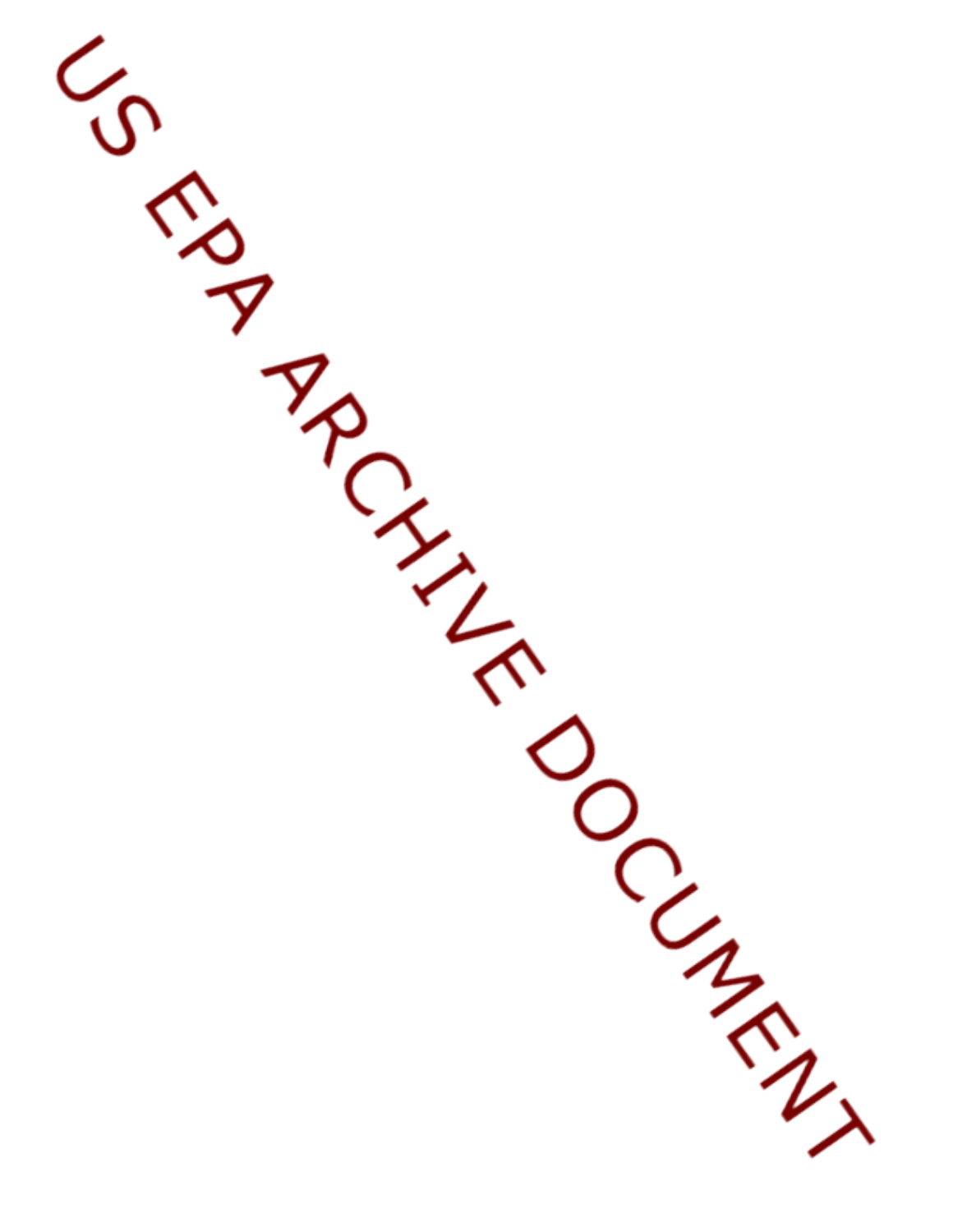

| TECHNOLOGY TYPE: PORTABLE EMISSION ANALYZER                      |                                                                            |                       |                              |
|------------------------------------------------------------------|----------------------------------------------------------------------------|-----------------------|------------------------------|
| <b>APPLICATION:</b>                                              | DETERMINING NITROGEN OXIDES EMISSIONS                                      |                       |                              |
| <b>TECHNOLOGY NAME: Combucheck Model 8750 Single Gas Monitor</b> |                                                                            |                       |                              |
| <b>COMPANY:</b>                                                  | TSI, Inc.                                                                  |                       |                              |
| <b>ADDRESS:</b>                                                  | 500 Cardigan Road<br>PO Box 64394<br><b>St. Paul, Minnesota 55164-0394</b> | <b>PHONE:</b><br>FAX: | 651-483-0900<br>651-490-2748 |
| <b>WEB SITE:</b><br>$E\text{-}MAIL:$                             | http://www.tsi.com<br>info@tsi.com                                         |                       |                              |

The U.S. Environmental Protection Agency (EPA) has created the Environmental Technology Verification (ETV) Program to facilitate the deployment of innovative or improved environmental technologies through performance verification and dissemination of information. The goal of the ETV Program is to further environmental protection by substantially accelerating the acceptance and use of improved and cost-effective technologies. ETV seeks to achieve this goal by providing high quality, peer reviewed data on technology performance to those involved in the design, distribution, financing, permitting, purchase, and use of environmental technologies.

ETV works in partnership with recognized standards and testing organizations; stakeholder groups which consist of buyers, vendor organizations, and permitters; and with the full participation of individual technology developers. The program evaluates the performance of innovative technologies by developing test plans that are responsive to the needs of stakeholders, conducting field or laboratory tests (as appropriate), collecting and analyzing data, and preparing peer reviewed reports. All evaluations are conducted in accordance with rigorous quality assurance protocols to ensure that data of known and adequate quality are generated and that the results are defensible.

The Advanced Monitoring Systems (AMS) program, one of 12 technology areas under ETV, is operated by Battelle in cooperation with EPA's National Exposure Research Laboratory. AMS has recently evaluated the performance of portable nitrogen oxides monitors used to determine emissions from combustion sources. This verification statement provides a summary of the test results for the TSI COMBUCHECK Model 8750 Single Gas Monitor.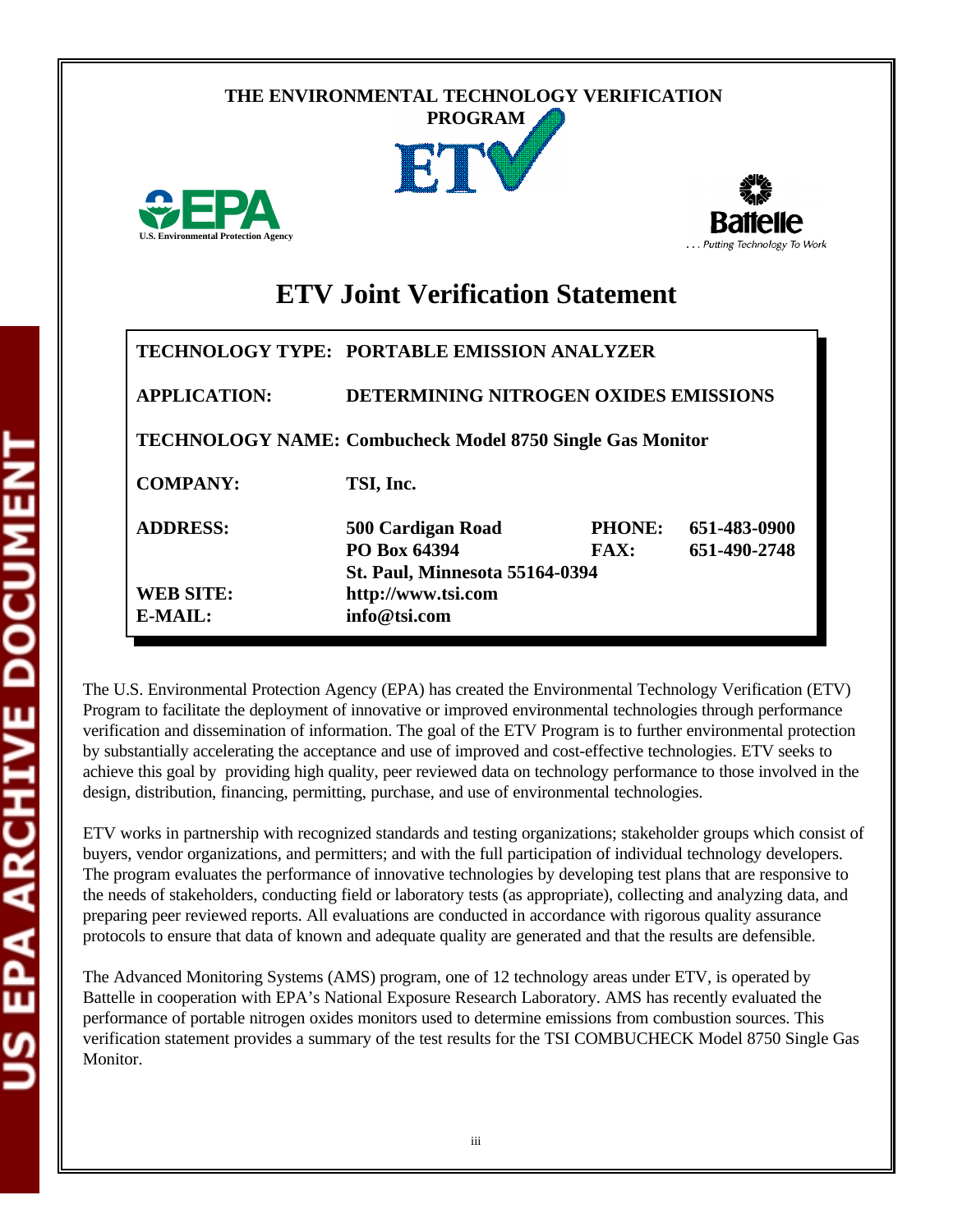## **VERIFICATION TEST DESCRIPTION**

The verification test described in this report was one of a series of tests conducted in early 1999 on commercial portable nitrogen oxides analyzers at Battelle's facilities in Columbus, Ohio. Verification testing of the analyzers involved  $(1)$  a series of laboratory tests in which certified NO and NO<sub>2</sub> standards were used to challenge the analyzers over a wide concentration range and (2) tests using realistic combustion sources, in which data from the analyzers undergoing testing were compared to simultaneous chemiluminescent NO and  $NO<sub>x</sub>$  measurements.

Verification testing lasted three to four days, of which two days were required for laboratory testing and the remainder for source emissions testing. To assess inter-unit variability, two identical COMBUCHECK NO monitors and two identical COMBUCHECK NO<sub>2</sub> monitors were tested simultaneously in all tests, and results from each of the monitors were kept separate. The monitors were operated at all times by a representative of TSI and supervised at all times by Battelle staff.

Verification testing focused on measurement of NO and  $NO<sub>2</sub>$ , the sum of which is denoted as  $NO<sub>x</sub>$ . Laboratory testing included a linearity test over the entire nominal ranges of the monitors for both NO and NO<sub>2</sub>; estimation of detection limits and response times; interference testing; assessment of sample pressure and ambient temperature effects on monitor response; and evaluation of zero and span drift during the various laboratory tests. Tests with combustion sources assessed the accuracy of  $NO$ ,  $NO<sub>2</sub>$ , and  $NO<sub>x</sub>$  measurements, relative to the chemiluminescent NO/NOx approach that is the basis of EPA Method 7E. Sources used in testing of the TSI monitors were a gas-fired rangetop burner, a gas-fired water heater, and a diesel-powered electrical generator operated at high RPM. These sources produced  $NO<sub>x</sub>$  emissions ranging from less than 10 to over 150 ppm. Zero and span drift resulting from exposure to source emissions were assessed, and monitor stability was monitored during one hour of uninterrupted sampling of diesel emissions.

Quality assurance (QA) oversight of verification testing was provided by both Battelle and U.S. EPA. Battelle QA staff conducted a technical systems audit, a performance evaluation audit, and a data quality audit of 10 percent of the test data. EPA QA staff conducted an independent on-site technical system audit.

## **TECHNOLOGY DESCRIPTION**

The TSI COMBUCHECK is a hand-held single gas monitor with interchangeable electrochemical sensors designed to measure  $O_2$ , CO, NO, NO<sub>2</sub>, or SO<sub>2</sub>. The verification testing reported here addressed NO and NO<sub>2</sub> measurement capabilities only. The COMBUCHECK weighs 0.84 pound and measures 4.0" x 6.6" x 1.5". It can be operated for over 24 hours on four AA alkaline batteries. An optional AC adapter is also available. The COMBUCHECK has a built-in sampling pump and a flexible stainless steel sampling probe with a liquid/particulate filter. As the product name implies, the COMBUCHECK is intended primarily for rapid inspection and maintenance checks of heaters, furnaces, and boilers. It is not intended for long-term or continuous monitoring. This instrument is a new product for TSI, and its verification testing was intended partly to determine how well a low-end single gas monitor would stand up to emission analyzer conditions.

## **VERIFICATION OF PERFORMANCE**

**Linearity:** The TSI COMBUCHECK monitors can provide linear response over their full ranges of 0 to 2,000 ppm NO and 0 to 100 ppm  $NO<sub>2</sub>$ , subject to calibration drift observed for both NO and  $NO<sub>2</sub>$ .

**Detection Limit:** Detection limits estimated from the calibration data were about 20 to 25 ppm for NO and 1.5 to 3 ppm for NO<sub>2</sub>. These values are undoubtedly inflated by the monitors' slow rate of return to a baseline reading, after exposure to a high NO or  $NO<sub>2</sub>$  level. Care must be taken after conducting high level measurements to allow for an extended stabilization period on clean, dry air, before attempting relatively low measurements.